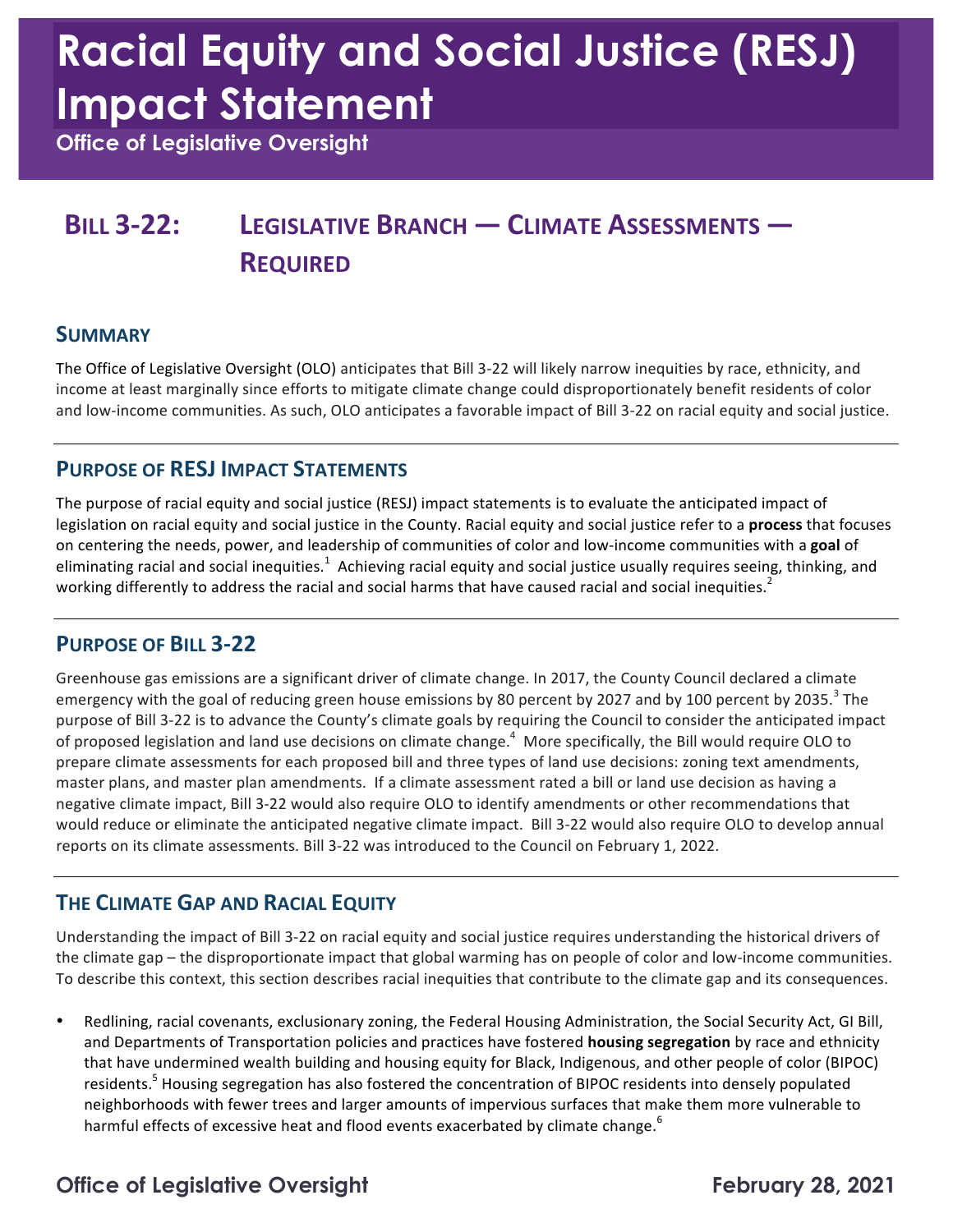## **RESJ Impact Statement Bill 3-22**

- Inequities in housing, income, employment and health has fostered "the climate gap" the unequal impact that climate change has on BIPOC and low-income communities due to their higher risk of experiencing the consequences of climate change combined with a lack of resources to adjust to the consequences of climate change.<sup>7</sup> The heightened risk for experiencing the negative consequences of climate change and the diminished ability to adjust to climate change means that BIPOC and low-income communities will suffer more during heat waves with increased illness and deaths, will breathe even dirtier air due to global warming, will pay more for basic necessities, and may have fewer job opportunities with increased climate change.<sup>8</sup>
- The locating of BIPOC and low-income communities near polluting and environmentally hazardous industries<sup>9</sup> foster **health inequities and disparities** that manifest as higher rates of cancer, lung conditions, heart attacks, asthma, low birth weights, and high blood pressure.<sup>10</sup> The County's Climate Action Plan, for example, show that communities with high concentrations of BIPOC and low-income residents are located in areas of the County with higher levels of traffic and air [pollution.](https://pollution.11)<sup>11</sup> Local data also show that Black residents had the highest rates of emergency room visits for chronic lower respiratory diseases at more than 1,538 visits per 100,000 followed by Latinx residents at 815 visits per 100,000 compared to 543 visits per 100,000 White residents. $^{12}$

### **ANTICIPATED RESJ IMPACTS**

OLO anticipates a favorable impact of Bill 3-22 on diminishing racial and social inequities because it will require the Council to consider the potentially negative impact of proposed legislation and land use decisions on the climate. Diminishing the potentially negative impact of bills, zoning text amendments, master plans, and master plan amendments on the climate – the fundamental purpose of the Bill could disproportionately benefit BIPOC residents and low-income communities because they are most vulnerable to greenhouse gas emissions and climate change. As such, efforts aimed at making the Council more cognizant of the potential negative impact of policy decisions on climate change are likely to narrow racial and social inequities related to climate change or at least to not exacerbate them.

#### **RECOMMENDED AMENDMENTS**

 The County's Racial Equity and Social Justice Act requires OLO to consider whether recommended amendments to bills aimed at narrowing racial and social inequities are warranted in developing RESJ impact [statements.](https://statements.13)<sup>13</sup> OLO finds that Bill 3-22 is likely to advance racial equity and social justice. As such, this RESJ statement does not offer recommendations.

### **CAVEATS**

 Two caveats to this racial equity and social justice impact statement should be noted. First, predicting the impact of and other factors. Second, this RESJ impact statement is intended to inform the legislative process rather than determine whether the Council should enact legislation. Thus, any conclusion made in this statement does not represent OLO's endorsement of, or objection to, the bill under consideration. legislation on racial equity and social justice is a challenging, analytical endeavor due to data limitations, uncertainty,

#### **CONTRIBUTIONS**

Elaine Bonner-Tompkins, OLO Senior Legislative Analyst, drafted this RESJ impact statement.